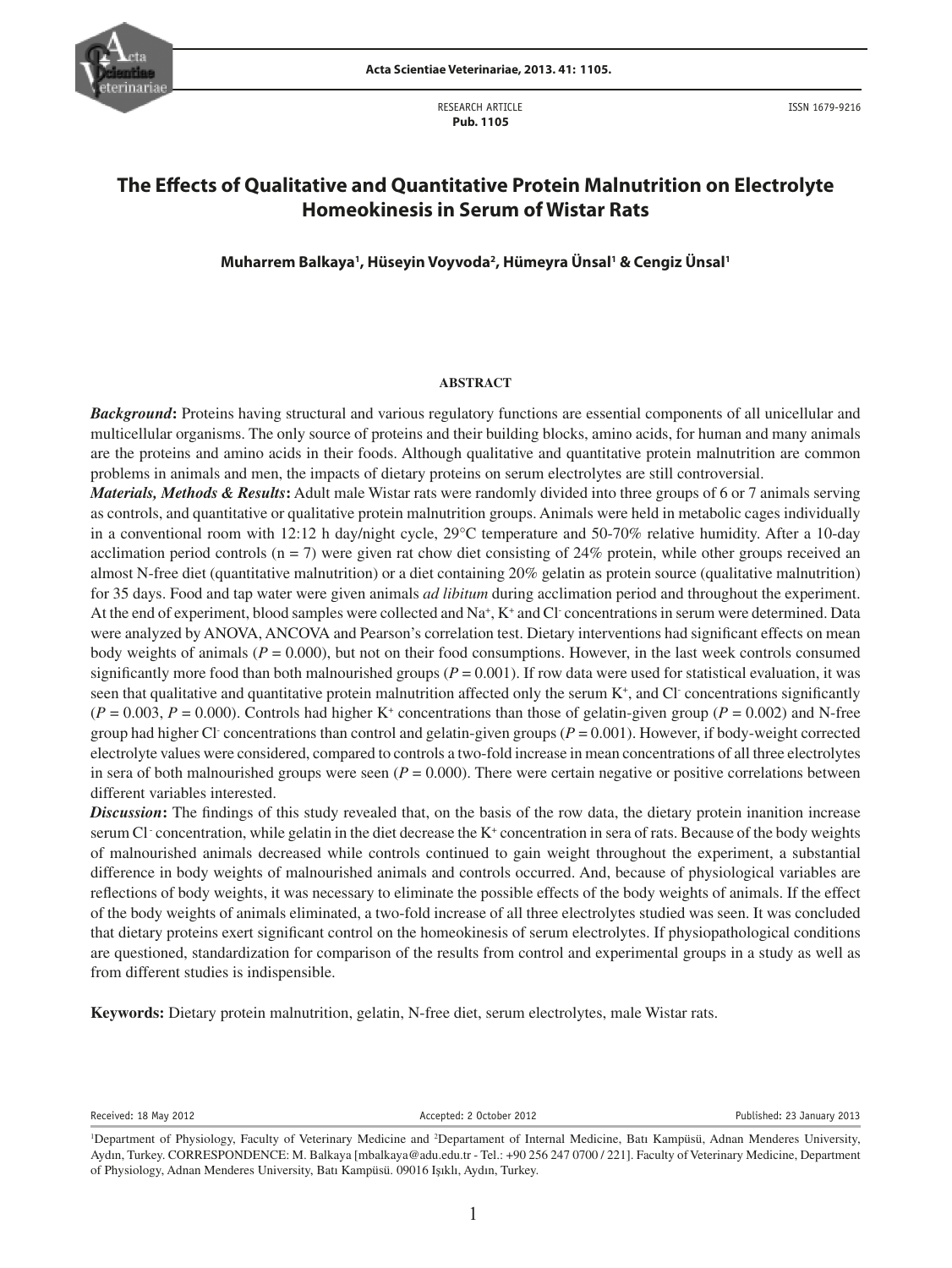# **INTRODUCTION**

Food proteins, as only source, provide the amino acids for the synthesis of body proteins and other nitrogen-containing compounds [19]. They also have different regulatory functions in intestinal and systemic levels, and are very essential biological molecules in homeokinesis of almost all physiological processes or conditions and in survival of all forms of life [9,17,18]. For example, they provide a pathway for the transport of most molecules and all ions into and out of the cells [5]. Because proteins and amino acids are not stored within the organism in sufficient amounts, they have to be supplied continuously throughout the live. Thus, any dietary protein deprivation could be implicated in the genesis of disturbances in compositions and functions of various organs and systems of the body.

Malnutrition of different nature is still a very common health problem of men and animals. Very common forms of malnutrition are protein and calorie deficiencies [35]. Because of their widespread, several publications have concerned with the effects of malnutrition on wide-spectral life aspects in men and animals. However, information about electrolyte homeokinesis in a protein malnutrition state is gathered solely from a few clinical studies, also from data of patients with very different socio-demographic and ethiopathogenetic histories  $[21,27,30,36]$ . Although some findings indicate a possible effect of protein malnutrition on serum electrolytes [20,21,30], there are still discrepancies in this respect. Thus, information about definite protein malnutrition of quantitative or qualitative nature is still lacking.

This study aimed to investigate the effects of severe qualitative and quantitative protein malnutrition on the concentrations of certain electrolytes in sera of male rats.

#### **MATERIALS AND METHODS**

The Institutional Animal Ethics Committee approved the study. In this study, 19 adult male Wistar rats were used. The mean body weight of animals was  $171 \pm 19$  g at the beginning of the experiment. Animals were randomly divided into 3 subgroups each consisting of 6 or 7 animals. Group I [C] served as control and was given a complete chow diet for mice and rats<sup>1</sup> including ca. 24% row protein ( $n = 7$ ), while

other two groups were given semi-synthetic diets<sup>2</sup>, either an aproteineic or almost protein deficient diet, termed also N-free diet (group II [NF]) or a diet consisting of 20% gelatin, a protein of animal origin with lowest biological quality due to its very low contents of certain amino acids including tryptophan, as protein source (group III [G]). During the experiment, animals were held in individual metabolic cages *ad modum* Rufeger [28] in a semi-climate room with temperatures of  $29 \pm 1$ °C, a light/dark cycle of 12/ 12 h (06. $00-18.00$  and 18. $00-06.00$ ), and humidity between 55-70%. Food and water were given to the animals *ad libitum*. Body weights and food consumptions of animals were recorded weekly. At the 35<sup>th</sup> day of experiment, where a state of severe muscle wasting is arrived, blood was collected from tail into serum tubes under ether anesthesia between 9.<sup>00</sup> and 11.<sup>00</sup> h am. following a 12 h food restriction period. Serum samples were prepared and sodium  $(Na<sup>+</sup>)$ , potassium  $(K^+)$  and chloride  $(Cl^-)$  concentrations were determined by using of an ion selective electrode<sup>3</sup>.

Data were analyzed by analyses of variance for repeated measures, one-way analysis of variance (ANOVA, for the data of the last week of experiment), covariance (ANCOVA) and Pearson's correlation tests with SPSS Version 19 for Windows®. Where the differences between groups were occurred, Tukey test was used to determine from which group they originated. Results were given as mean  $\pm$  1 SD. A probability value of  $< 0.05$  was taken to indicate a significant difference.

# **RESULTS**

#### *Changes in Body Weights and Food Consumptions*

Data relating to the body weights and food consumptions of animals are summarized in Figures 1 and 2, respectively. During the experimental period controls gained in mean 33% weight while malnourished animals in both groups lost ca. 34% of their initial body weights. Analyses of variance for repeated measures in factor time revealed a significant effect of dietary interventions on body weights of animals  $(P = 0.000)$  (Figure 1). There was also a significant interaction between diet and time in this respect ( $P = 0.000$ ). Pairwise comparisons showed that the mean body weight of controls was significantly higher than that of both malnourished groups ( $P = 0.000$ ).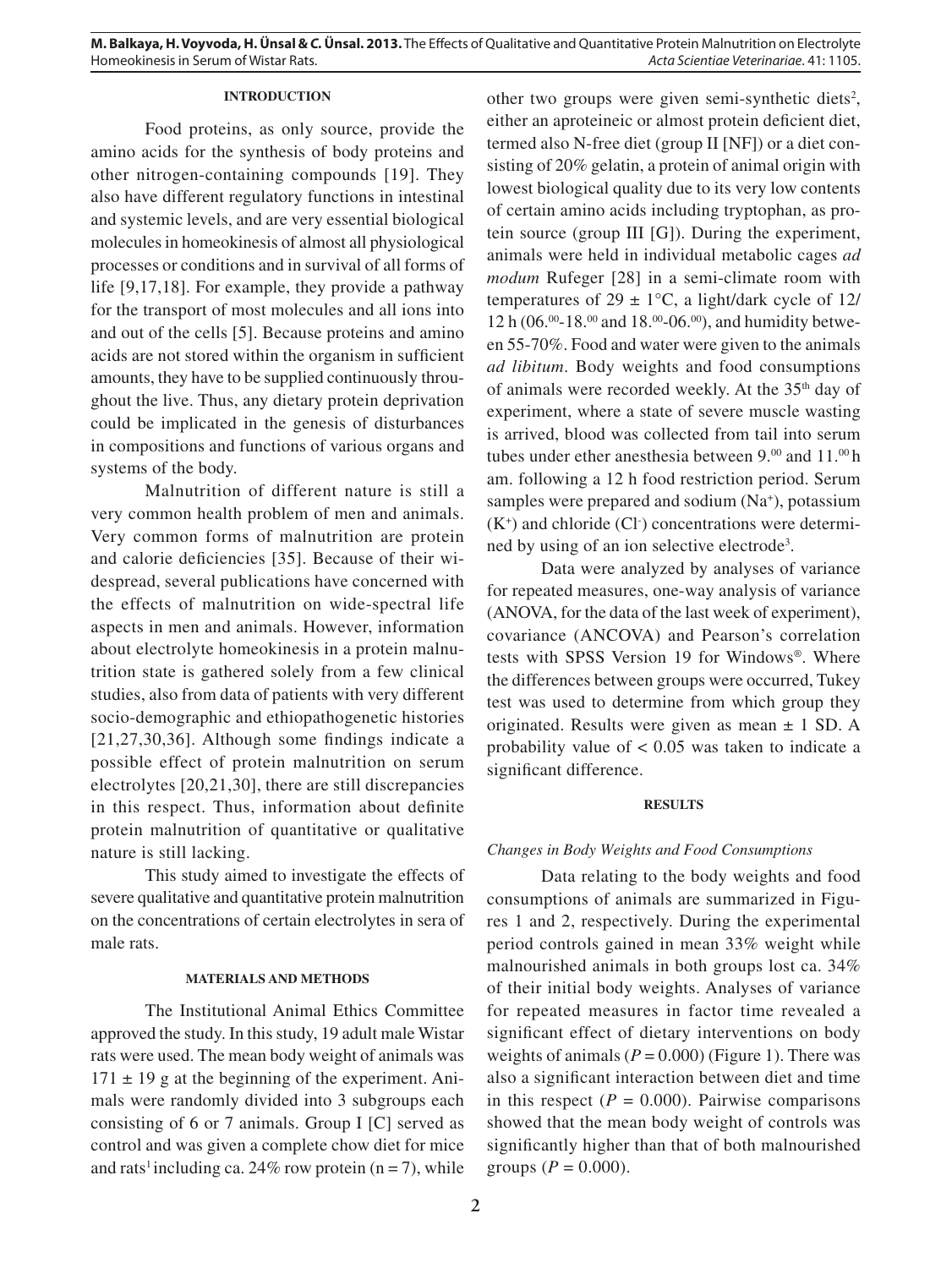Malnourished animals, especially those fed a diet containing 20% gelatin, refused consumption of protein deficient diets. However, analyses of variance for repeated measures in factor time showed that dietary interventions had no effect on the amount of consumed food. No interaction could also be found between diet consumption and time in this respect. However, the results of ANOVA confirmed the effect of the dietary proteins on food consumption in the last week of experiment  $(P = 0.002)$ , and higher food consumption of controls than animals given



**Figure 1.** Mean body weight changes of animals fed diets with or without protein malnutrition.

# *Changes in Electrolyte Concentrations*

The mean concentrations of electrolytes in serum samples from rats with or without protein malnutrition are summarized in Table 1. Evaluation of the row data revealed that dietary interventions had no effect on the serum concentrations of sodium. However, it influenced the concentrations of potassium and chloride in sera of rats ( $P = 0.003$  and  $P$ = 0.000, respectively). *Post hocs* revealed that the mean serum potassium concentration of controls was significantly higher than that of animals given gelatin-containing diet  $(P = 0.002)$ . The mean potassium concentration in serum of N-free group was also ca. 8% higher than that of gelatin group, but the difference between both malnourished groups was not confirmed statistically ( $P = 0.052$ , 95% CI  $= -.695$  and  $-.00214$ ). Besides, the mean chloride concentration of N-free group was significantly higher than that of both controls and gelatin-given group ( $P = 0.001$ ).

gelatin-containing diet in the last week of experiment  $(P = 0.001)$ . The difference between both malnourished groups could not be confirmed statistically ( $P = 0.067$ , 95% CI = -46.391 and 1.391) (Figure 2).

Relative food consumption, also the food consumed per g BW, was significantly affected by dietary interventions ( $P = 0.012$ ). *Post hocs* revealed that in this case animals in N-free group consumed significantly more food than both controls and gelatin given animals  $(P = 0.012$  and  $P = 0.046$ , respectively).



**Figure 2.** Mean food consumptions of animals given adequate or protein deficient diets.

# *Changes in Concentrations of Electrolytes in Relation to Body-Weights and Food Consumptions*

Earlier studies suggested that physiological variables are related to the body weights of animals, and their changes could, at least partly, be a result of concomitant changes in body weights of animals seen during protein malnutrition [16-18]. In this study, a significant negative correlation was found between body weights of animals and only serum Clconcentrations among electrolytes studied  $(r = -.348, ...)$  $P = 0.022$ ), while, although not significantly, Na<sup>+</sup> and K+ concentrations correlated positively with body weights. There were also significant correlations between different variables interested (Table 2). A moderate, but significant negative relationship between chloride concentration with concentrations of total protein (TP) and albumin (ALB) in serum (data are not shown) was notable. On the other side, serum TP, ALB and globulin (GLOB) concentrations correlated positively with the body weights of animals (Table 2).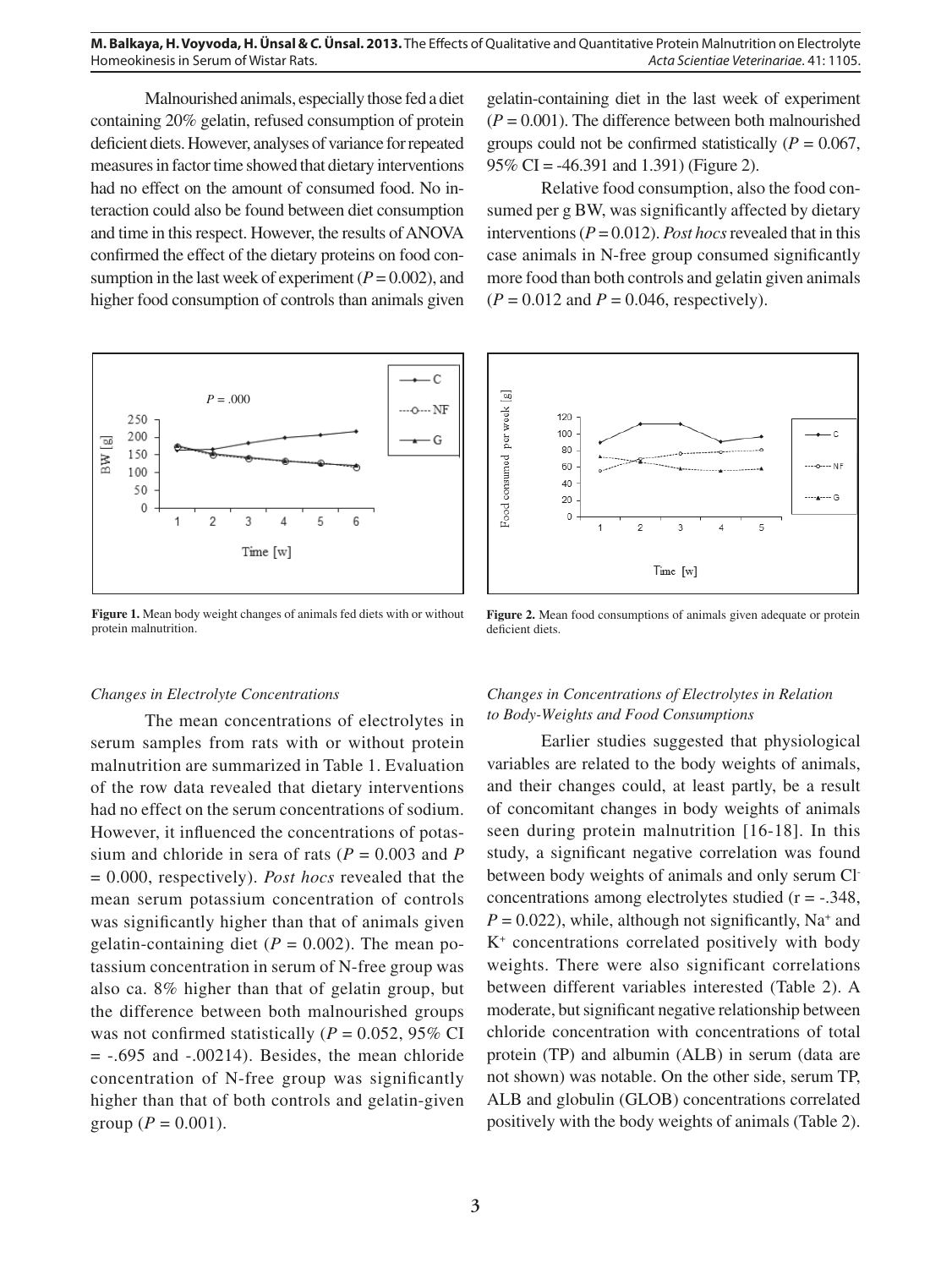|              | Group $I[C]$               | Group II [NF]                  | Group III [G]             |       |
|--------------|----------------------------|--------------------------------|---------------------------|-------|
|              | $[n = 7]$                  | $[n=6]$                        | $[n=6]$                   |       |
|              |                            |                                |                           | $P =$ |
| Variable     | $X \pm SD$                 | $X \pm SD$                     | $X \pm SD$                |       |
|              | [Min - Max]                | [Min - Max]                    | [Min - Max]               |       |
| <b>BW-35</b> | $217 \pm 25^{\circ}$       | $116 \pm 15^{\rm b}$           | $120 \pm 9^b$             | .001  |
| [g]          | $[187 - 249]$              | $[98 - 134]$                   | $[109 - 135]$             |       |
| <b>DFC</b>   | $13.88 \pm 1.66^{\circ}$   | $11.55 \pm 2.68$ <sup>ab</sup> | $8.33 \pm 2.51^b$         | .001  |
| [g]          | $[11.43 - 15.43]$          | $[8.86 - 14.86]$               | $[4.86 - 11.43]$          |       |
| $Na+$        | $142.28 \pm 1.09$          | $141.14 \pm 3.01$              | $141.04 \pm 2.08$         |       |
| [mmol/L]     | $[140.00 - 143.50]$        | $[137.10 - 145.60]$            | $[138.70 - 144.70]$       | n.s.  |
| $K^+$        | $4.82 \pm 0.22^{\text{a}}$ | $4.62 \pm 0.11$ <sup>a</sup>   | $4.27 \pm 0.33^b$         | .002  |
| [mmol/L]     | $[4.57 - 5.19]$            | $[4.50 - 4.78]$                | $[3.88 - 4.65]$           |       |
| $Cl-$        | $102.60 \pm 1.29^{\circ}$  | $106.30 \pm 1.69^{\circ}$      | $102.66 \pm 1.38^{\circ}$ | .001  |
| [ $mmol/L$ ] | $[100.90 - 104.50]$        | $[103.70 - 108.60]$            | $[100.60 - 104.30]$       |       |

Table 1. Body weights, calculated daily food consumptions (DFC) and serum electrolyte values of Wistar rats with or without severe qualitative or quantitative protein malnutrition.

Table 2. Correlation coefficients and two-tailed *p*-values for the body weight [BW in g], food consumption (FC in g), and serum total protein, albumin and globulin concentrations and electrolyte values (Na, K, Cl) of male Wistar rats.

 $\overline{a}$ 

| Variable    | <b>BW</b>        | FC      | TP      | Alb     | Glob    | Na      | K    | Cl |
|-------------|------------------|---------|---------|---------|---------|---------|------|----|
| FC          | .486<br>$r =$    |         |         |         |         |         |      |    |
|             | .001<br>$P =$    |         |         |         |         |         |      |    |
| TP          | .766<br>$r =$    | .188    |         |         |         |         |      |    |
|             | .000<br>$P =$    | .226    |         |         |         |         |      |    |
| <b>ALB</b>  | .659<br>$r =$    | .018    | .788    |         |         |         |      |    |
|             | .000<br>$P =$    | .911    | .000    |         |         |         |      |    |
| <b>GLOB</b> | .521<br>$r =$    | .281    | .757    | .193    |         |         |      |    |
|             | .000<br>$P =$    | .068    | .000    | .215    |         |         |      |    |
| $Na+$       | .154<br>$r =$    | .081    | .221    | .168    | .174    |         |      |    |
|             | .325<br>$P =$    | .605    | .154    | .282    | .264    |         |      |    |
| $K^+$       | .126<br>$r =$    | $-.128$ | .206    | $-.048$ | .378    | $-.192$ |      |    |
|             | $P =$<br>.419    | .412    | .186    | .760    | .012    | .217    |      |    |
| $Cl-$       | $-.348$<br>$r =$ | .145    | $-.499$ | $-.522$ | $-.240$ | $-.090$ | .210 |    |
|             | .022<br>$P =$    | .354    | .001    | .000    | .120    | .567    | .176 |    |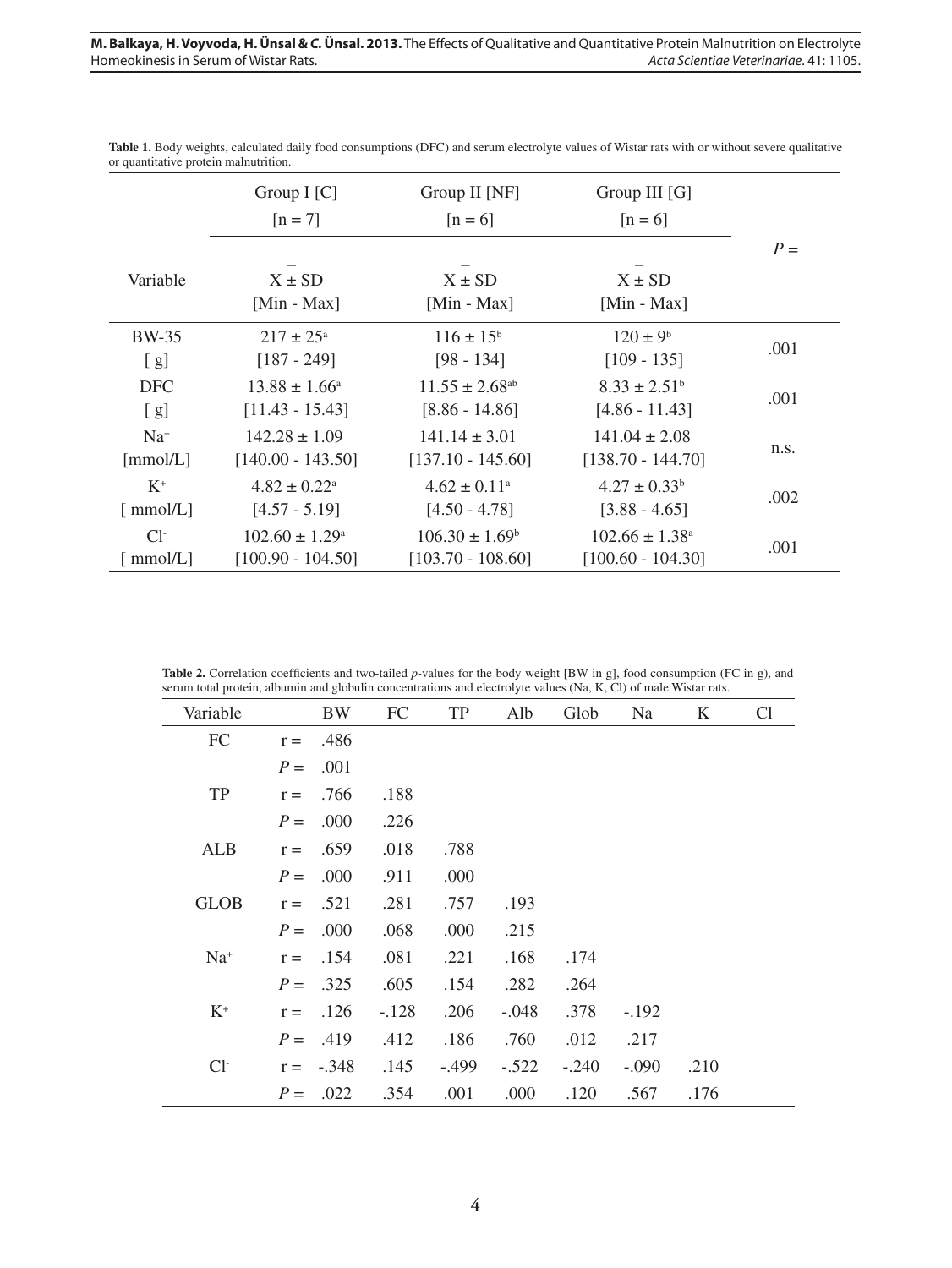Because the body weights of all malnourished animals decreased and those of controls increased markedly during this experiment, a great difference between the mean body weights of control and experimental animals occurred in this respect. Similarly, compared to rat chow, consumption of qualitatively or quantitatively protein deficient diets

were reduced profoundly. Thus, the necessity has arisen to eliminate the possible effects of the body weights and amount of daily food intake on serum electrolytes in the evaluating of the data. Table 3 summarizes the relative mean concentrations of electrolytes in serum; also concentrations of electrolytes as mmol per g body weight.

| Table 3. Relative food consumptions (RFC) and serum electrolyte values of Wistar rats with or without severe qualitative or quantita- |  |
|---------------------------------------------------------------------------------------------------------------------------------------|--|
| tive protein malnutrition.                                                                                                            |  |

|                                        | Group $I[C]$<br>$[n = 7]$                      | Group II [NF]<br>$[n=6]$                    | Group III $[G]$<br>$[n=6]$                       |       |
|----------------------------------------|------------------------------------------------|---------------------------------------------|--------------------------------------------------|-------|
| Variable                               | $X \pm SD$<br>[Min - Max]                      | $X \pm SD$<br>[Min - Max]                   | $X \pm SD$<br>[Min - Max]                        | $P =$ |
| <b>RFC</b>                             | $0.45 \pm 0.06^{\circ}$                        | $0.71 \pm 0.17^b$                           | $0.49 \pm 0.17^{\circ}$                          | .0012 |
|                                        |                                                |                                             | 0.046                                            |       |
| $Na+$<br>[mmol/L]                      | $0.66 \pm 0.08^{\circ}$<br>$[0.57 - 0.76]$     | $1.24 + 0.16^b$<br>$[1.09 - 1.46]$          | $1.18 \pm 0.09^b$<br>$[1.05 - 1.28]$             | .000  |
| $K^+$<br>$\lceil \text{mmol/L} \rceil$ | $0.02 \pm 0.002^{\text{a}}$<br>$[0.02 - 0.03]$ | $0.04 \pm 0.005^{\circ}$<br>$[0.03 - 0.05]$ | $0.04 \pm 0.002$ <sup>c</sup><br>$[0.03 - 0.04]$ | .000  |
| $Cl^{\mathsf{-}}$<br>[ mmol/L]         | $0.048 \pm 0.06^{\circ}$<br>$[0.41 - 0.55]$    | $0.93 \pm 0.13^b$<br>$[0.81 - 1.09]$        | $0.86 \pm 0.06^b$<br>$[0.75 - 0.93]$             | .000  |

\*Significantly different from all experimental groups ( $P < .001$ ).

If the relative concentrations of electrolytes were considered, all three electrolytes were significantly affected by dietary interventions  $(P = 0.000)$ . Post hocs revealed that the mean serum Na<sup>+</sup>, K<sup>+</sup> and Cl- concentrations of both malnourished groups were significantly higher than that of controls  $(P = 0.000)$ . No significant difference could be found between malnourished groups for Na<sup>+</sup> and Cl<sup>-</sup>. Also, the higher K+ concentration of N-free group than the gelatin-given group was not confirmed statistically  $(P = 0.054, 95\%)$  $CI = -.00008$  and  $.00991$ ).

The results of ANCOVA indicated that both the body weights of animals and their food consumption had no effect on relative Na+ concentrations in serum of rats. The interactions between BWs and the dietary intervention as well as those among dietary intervention, BWs and food intake could also not be confirmed statistically ( $P = 0.070$ ,  $F = 3.990$  and  $P = 0.094$ ,  $F = 3.379$ ). However, the effect of dietary intervention on the relative concentrations of  $K^+$  and Cl in serum was significant if the possible effects of BWs and food consumptions are eliminated  $(P = 0.039)$ 

and  $P = 0.013$ , respectively). Pairwise comparisons showed that relative  $K^+$  and Cl concentrations were higher in sera of N-free group than those of controls and animals given gelatin-containing diet  $(P = 0.013)$ and  $P = 0.004$ , respectively). No interactions could be found between the dietary interventions and BWs and food consumptions of animals  $(P > 0.05)$ . Similarly, whether the effect of food consumed ( $P = 0.098$ ,  $F =$ 3.635), nor the interactions between BWs and food consumptions and the dietary interventions could be confirmed statistically ( $P = 0.097$ ,  $F = 3.678$  and  $P = 0.098$ ,  $F = 3.298$ . By contrast, the effects of BWs of animals on serum Cl- concentrations proved to be significant ( $P = 0.042$ ). However, the effects of food consumptions and the interaction between BWs and food consumptions could not be confirmed ( $P = 0.053$ ,  $F = 5.391$  and  $P = 0.062$ ,  $F = 4.922$ , respectively).

If the body weights-corrected data were used for correlations it was seen that the relationships between different variables would be clearer. In this case, all three electrolytes were also found to be highly and negatively correlated with body weights of animals (Table 4).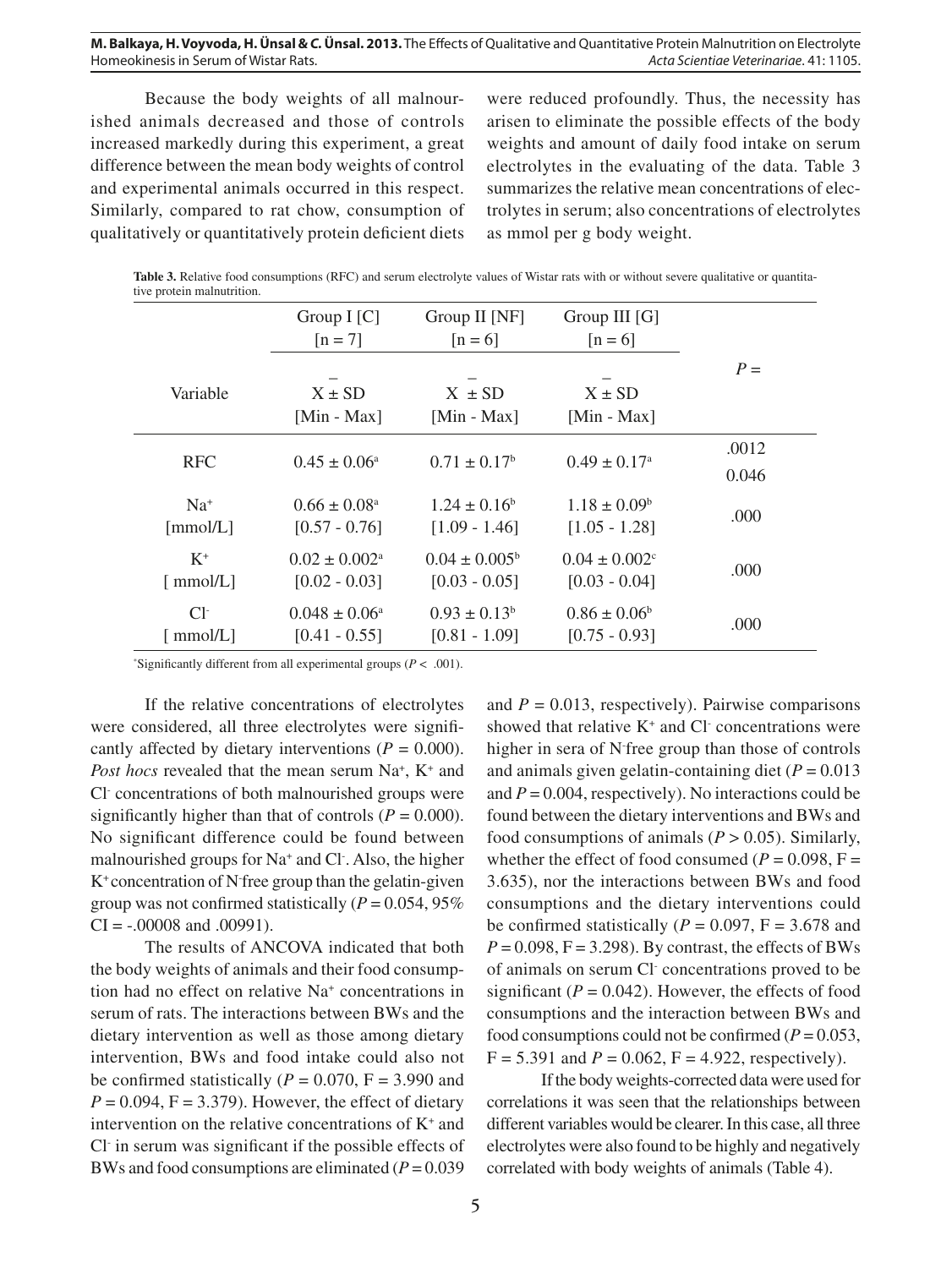| Variable                     |       |                 |         | BW DFC c-DFC c-TP c-Alb c-Glo c-Na |       |         |         |      | $c-K$ |
|------------------------------|-------|-----------------|---------|------------------------------------|-------|---------|---------|------|-------|
| $DFC \t r =$                 |       | .586            |         |                                    |       |         |         |      |       |
|                              |       | $p = .008$      |         |                                    |       |         |         |      |       |
| c-DFC $r = -.512$            |       |                 | .382    |                                    |       |         |         |      |       |
|                              |       | $p = .025$ .107 |         |                                    |       |         |         |      |       |
| c-TP $r = -.932 - .577$ .422 |       |                 |         |                                    |       |         |         |      |       |
|                              |       | $p = .000$ .010 |         | .072                               |       |         |         |      |       |
| c-ALB $r = -.927-.695.319$   |       |                 |         |                                    | .965  |         |         |      |       |
|                              |       |                 |         | $p = 0.000 0.001 0.184 0.000$      |       |         |         |      |       |
| c-GLOB $r = .886$ .486 -.543 |       |                 |         |                                    | -.692 | $-.748$ |         |      |       |
|                              |       |                 |         | $p = 0.000$ .035 .016              | .001  | .000    |         |      |       |
| c-Na                         | $r =$ | $-.978$         |         | $-.528$ $.570$ $.923$              |       | .925    | $-.906$ |      |       |
|                              |       |                 |         | $p = 0.000 0.020 0.011$            | .000  | .000    | .000    |      |       |
| $c-K$                        | $r =$ | $-.948$         | $-.488$ | .583                               | .870  | .869    | $-.893$ | .964 |       |
|                              |       |                 |         | $p = 0.000$ .034 .009              | .000  | .000    | .000    | .000 |       |
| $c$ -Cl                      |       | $r = -0.973$    |         | -.507 .589 .904                    |       | .906    | $-.916$ | .996 | .977  |
|                              | $p =$ |                 |         | .000 .027 .008                     | .000  | .000    | .000    | .000 | .000  |

Table 4. Correlation coefficients and two-tailed *p*-values for the body weight [BW in g], relative [corrected, c] food consumptions, and serum total protein, albumin and globulin and electrolyte concentrations of Wistar rats.

Table 5. Body weight-corrected serum electrolyte values of Wistar rats with or without severe qualitative or quantitative protein malnutrition for 35 days.

|                               | Group $I[C]$       | Group II [NF]    | Group III $[G]$  |
|-------------------------------|--------------------|------------------|------------------|
|                               | $[n = 7]$          | $[n=6]$          | $[n=6]$          |
| Variable                      | $X \pm SD$         | $X \pm SD$       | $X \pm SD$       |
|                               | [Min - Max]        | [Min - Max]      | [Min - Max]      |
| $Na+$                         | $0.65 \pm 0.07$ *  | $1.26 \pm 0.17$  | $1.17 \pm 0.10$  |
| [mmol/l]                      | $[0.57 - 0.76]$    | $[1.09 - 1.46]$  | $[1.05 - 1.28]$  |
| $K^+$                         | $0.02 \pm 0.002^*$ | $0.04 \pm 0.006$ | $0.04 \pm 0.002$ |
| $\lceil \text{mmol/l} \rceil$ | $[0.02 - 0.03]$    | $[0.03 - 0.05]$  | $[0.03 - 0.04]$  |
| $Cl^{\mathcal{L}}$            | $0.47 \pm 0.05^*$  | $0.95 \pm 0.13$  | $0.85 \pm 0.07$  |
| $\lceil \text{mmol/l} \rceil$ | $[0.41 - 0.55]$    | $[0.81 - 1.09]$  | $[0.75 - 0.93]$  |

\*Significantly different from all experimental groups ( $P < .001$ ).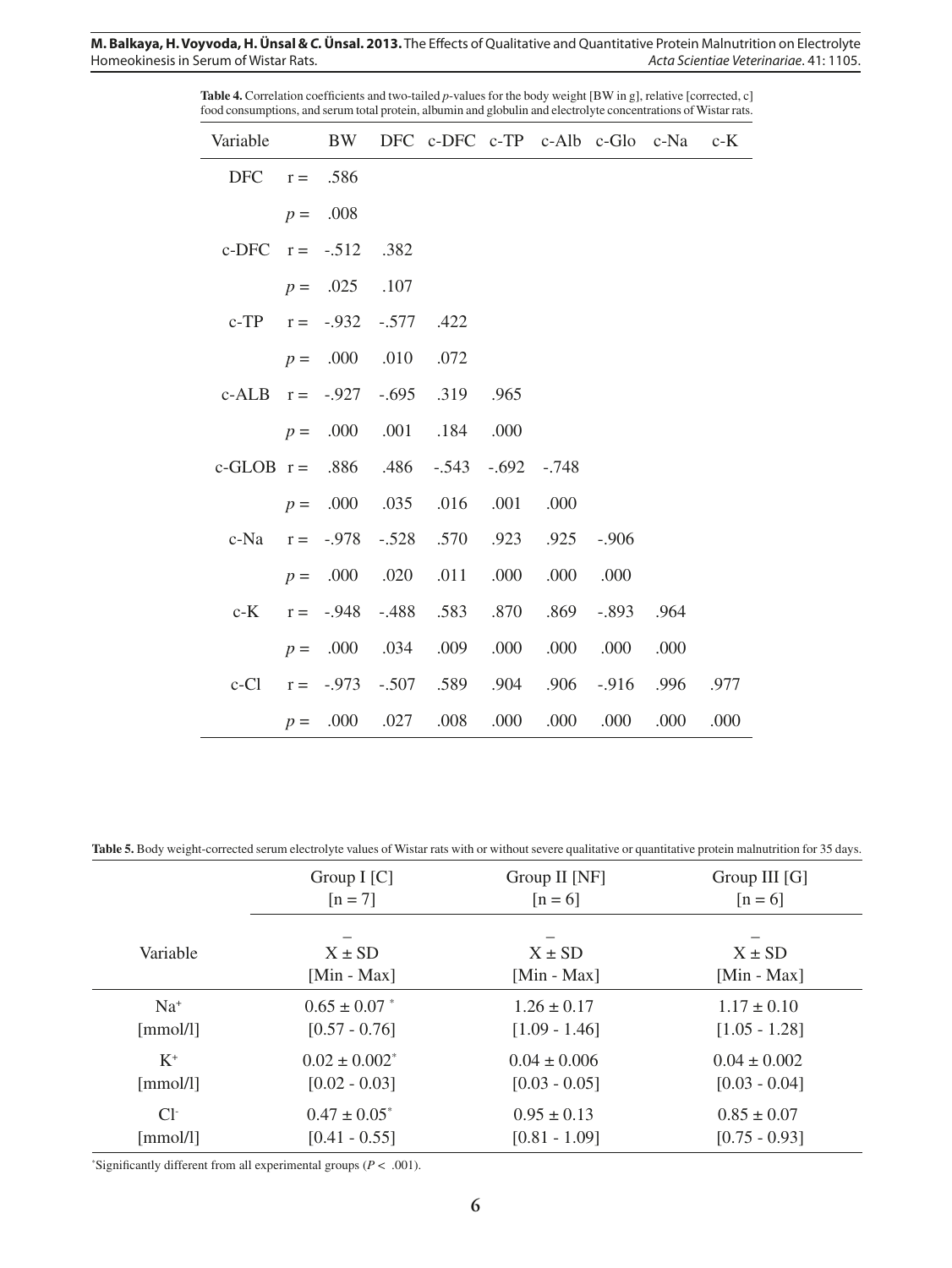# **DISCUSSION**

If proteins and their building blocks, amino acids, play a role in electrolyte metabolism and homeokinesis, changes in their concentrations in diet and plasma could theoretically be related with changes in electrolyte concentrations in circulating blood.

In this study, animals fed diets qualitatively or quantitatively deficient of proteins lost their initial body weights up to 34% with concomitant reduction of food consumptions during the experiment. Although animals in control group consumed more food than both malnourished groups, relative food consumption was significantly higher in N-free group than other two groups. These results relating to the body weights and food consumptions of animals, at the basis of raw data, are in agreement with preliminary literature, in general [1,12,29,32].

Several studies suggested that changes in different variables during protein malnutrition of qualitative or quantitative nature are more or less reflections of changes in body weights of animals [1,12,29]. The status of serum electrolyte concentrations differed also depending on raw or body-weight corrected data (Table 1 and Table 5, respectively). By considering raw data, the effects of dietary interventions on serum sodium concentrations was not statistically confirmed, while the concentrations of potassium and chloride were influenced remarkably  $(P = 0.003$  and  $P = 0.000$ , respectively). Compared to controls, mean serum potassium concentration of animals given gelatincontaining diet was decreased  $(P = 0.002)$ . In contrast, N-free nutrition increased the chloride concentration of animals significantly if compared to both controls and gelatin-given group  $(P = 0.001)$ .

Related preliminary data orginate mainly from clinical studies on human beings with very different etiopathogenesis and are very discrepant in nature. Serum electrolytes of children and adults were found to be within normal ranges in some clinical studies [16,26,36]. Also, Howard *et al*. [10] suggested that fasting and low calorie-protein diet do not affect serum electrolyte concentrations. In contrary, Olowonyo *et*   $al.$  [21] found that serum  $Na<sup>+</sup>$  and  $K<sup>+</sup>$  concentrations of children with kwashiorkor were lower than those of their age-matched controls. Similar findings were also reported for children with cystic fibrosis [14]. Said *et al.* [30] found that plasma Na<sup>+</sup> concentrations were lower in all protein-calorie malnutrition cases

except marasmic kwashiorkor, whereas plasma K+ concentration was markedly lower than normal in all groups of malnourished subjects except those in 3rd grade marasmus, which revealed significantly higher plasma K+ concentrations. Similarly, Patrick [22] reported significant increases in sodium and potassium concentrations in leukocytes of malnourished children in the presence of edema, but in marasmus sodium was increased while potassium decreased.

Experimental studies on animals have also given not always uniform results. Serum concentrations of sodium and potassium were significantly less in rats fed a low-protein diet than controls [36]. However, diets with protein contents varying between 8.2% and 44.4% did not influence serum electrolyte concentrations of dogs [24]. And, Pond *et al*. [25] observed significant decreases only in serum P, Ca and Mg concentrations of severely protein malnourished pigs in the absence of parasites, diarrhea and infection. Fiorotto *et al.* [7] suggested that after chronic protein deprivation no retention of Na and Cl was occurred until severe hypoalbuminemia and edema developed; at this time, however, Na and Cl were retained in extracellular fluid (ECF) in the same proportion as their molar ratios. Closa *et al*. [6] found an increase in intracellular Na  $(Na<sub>i</sub>)$  concentrations and lower  $K<sub>i</sub>$  $K_e$ ,  $\text{Na}_e/\text{K}_e$  and  $\text{K}_i/\text{Na}_i$  ratios in skeletal muscles of rats fed an imbalanced protein diet containing low level of available lysin up to 50 days of age compared to corresponding control group fed a low protein balanced diet, but these differences were not seen in animals fed the same diets up to 90 days.

There are some evidences indicating that in protein deprivation an electrolyte influx into cells occurs in man and animals [22,32]. There was an increase in membrane leak to electrolytes in kwashiorkor resulting in increased Na and decreased K concentrations of the cells [8,11,22]. Possible, the severity and characteristics of malnutrition determines the influx of electrolytes between intracellular and extracellular spaces. Then, in a study the state of edema levels of protein malnourished children was associated with the intracellular electrolyte concentration, whereas the loss of edema was associated with its reduction [22].

In contrast to human beings, rats have long been considered as resistant to development of edema in case of a severe protein and/or calorie malnutrition [8], despite edema was reported also in rats rarely [7].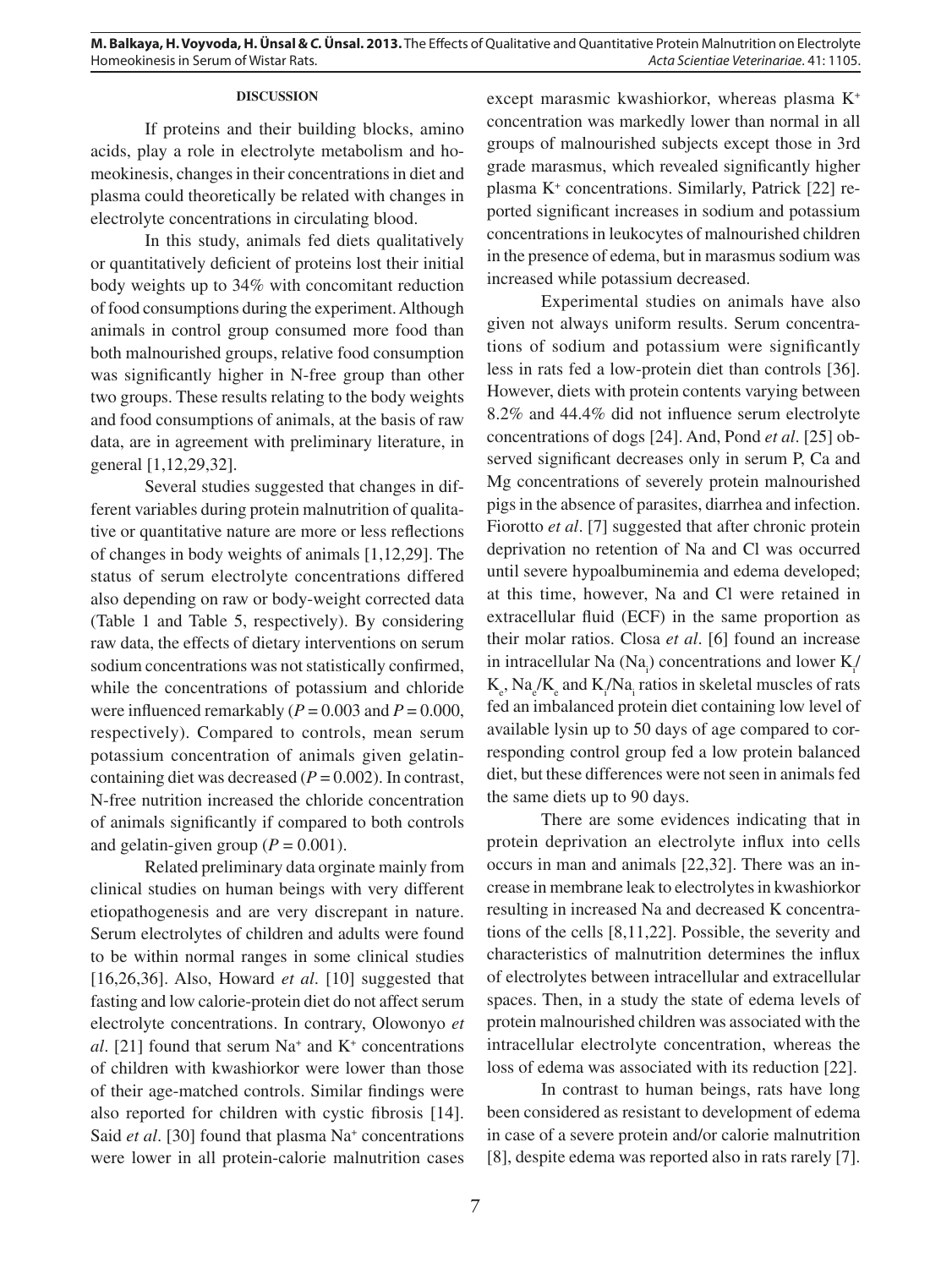**M. Balkaya, H. Voyvoda, H. Ünsal & C. Ünsal. 2013.** The Effects of Qualitative and Quantitative Protein Malnutrition on Electrolyte **Homeokinesis in Serum of Wistar Rats.** Actores and Duantitative and Quantitative Protein Acta Scientiae Veterinariae. 41: 1105.

No signs of edema could be observed also in this study using almost protein free or gelatin-containing diets. If the row data are taken into consideration, dietary proteins seem to play an important role in the maintenance of serum potassium and chloride, but not in sodium homeokinesis (Table 1). However, if the concentrations of electrolytes were related to body weights of animals, a two-fold increase in concentrations of all electrolytes measured was seen. This increase was consistent for both qualitative and quantitative malnutrition (Table 3). In the case of concerning row data, the results of the present study support in great extent the findings of Vis *et al*. [36], Howard *et al*. [10] and Mauron & Antener [16].

Since serum electrolyte consentrations are so stringently regulated by a number of factors including neuro-endocrine system and renal functions [33] and intestinal microbiota [34], and qualitative or quantitative protein malnutrition affect among others the neuroendocrine system and kidneys [4,13,15,23,28,31,37], and intestinal microbiota [3] as well, several mechanisms other than mentioned above could intervene with the changes in plasma sodium, potassium and chloride concentrations during a dietary protein and/ or calorie malnutrition. This study examined not the neuro-endocrine and renal adaptations to qualitative and quantitative protein malnutrition. Thus, the exact mechanisms need still to be clarified *via* further detailed studies.

One of the main strategies in the treatment of malnourisheds is the correction of fluid and electrolyte imbalances. Both the raw and corrected data of this study revealed significant changes in electrolyte consentrations in serum of rats. However, corrected data seem to be most consistent, and could therefore be taken in consideration during the managment of malnourished patients.

# **CONCLUSIONS**

The results of the present study indicate a very important role of dietary proteins in the homeokinesis of the electrolytes such as  $Na^+$ ,  $K^+$ , and Cl in blood serum. However, the mechanisms remain still unclear. Furthermore, the results indicate that the methodical standardization is inevitable necessary to compare the data of control and experimental groups as well as the results of different studies especially when the data originate from healthy and disturbed subjects. These aspects neglect further study.

#### SOURCES AND MANUFACTURERS

1 Complete chow diet for mice and rats: Best Yem, Gebze, Turkey. 2 Almost N-free (Protein-free) and Gelatin-Containing foods: Altromine®, Lage, Germany.

3 Ion-Selective Electrode: EasyLyte Plus®, Medica. Bedford, USA.

*Acknowledgements***.** This study was kindly supported in part by The Scientific and Technical Research Council of Turkey (TUBITAK) (Grant Nr: VHAG-1498).

*Declaration of interest*. The authors report no conflicts of interest. The authors alone are responsible for the content and writing of the paper.

#### **REFERENCES**

- 1 Balkaya M. 1991. Der Einfluß des Proteinmangels auf das weiße Blutbild von Wistar-Ratten und Hähnen der Rasse Weißes Leghorn. 136p. Inaugural-Dissertation zur Erlangung des Doktorgrades beim Fachbereich Veterinärmedizin der Justus-Liebig Universität Gießen.
- **2 Beitz DC. 1993.** Protein and amino acid metabolism. In: Swenson M.J. & Reece W.O. (Eds). *Dukes' Physology of Domestic Animals*. 11th edn. Ithaca: Cornell University Press, pp.473-491.
- **3 Bıyık H., Balkaya M., Ünsal H. & Ünsal C. 2005.** The effects of qualitative and quantitative protein malnutrition on cecal microbiota in Wistar rats with or without neutrophil suppression. *Turkish Journal of Veterinary and Animal Science*. 29(3): 767-773.
- **4 Brasel J.A. 1980.** Endocrine adaptation to malnutrition. *Pediatric Research*. 14(12): 1299-1303.
- **5 Britton J.R. & Koldowsky O. 1989.** Development of luminal protein digestion: implications for biologically active dietary proteins. *Journal of Pediatric Gastroenterology and Nutrition*. 9(2): 144-162.
- **6 Closa S., Portela M.L., Rio M.E. & Sanahuja J.C. 1974.** Changes in muscle and brain electrolytes in rats fed natural imbalanced diets. *Journal of Nutrition*. 104(11): 1381-1388.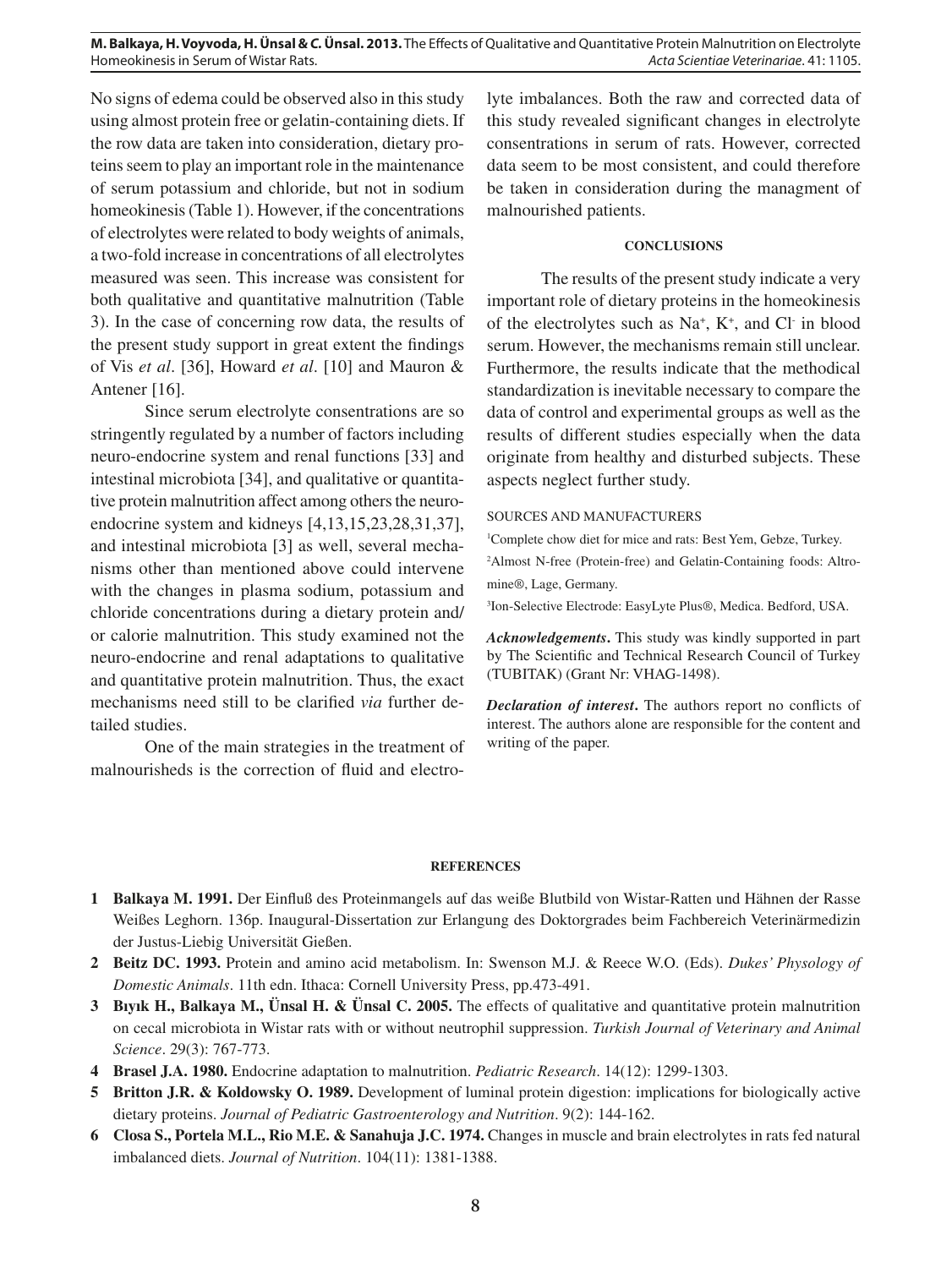**M. Balkaya, H. Voyvoda, H. Ünsal & C. Ünsal. 2013.** The Effects of Qualitative and Quantitative Protein Malnutrition on Electrolyte Homeokinesis in Serum of Wistar Rats. Acta Scientiae Veterinariae. 41: 1105.

- **7 Fiorotto M.L., Sheng H.P., Evans H.J., Leblanc A.D., Johnson P.C. & Nichols BL. 1987.** Specific effects of weight loss, protein deficiency and energy deprivation on the water and electrolyte composition of young rats. *Journal of Nutrition*. 117(5): 933-940.
- **8 Forrester T.E., Golden M.H., Brand S. & Swales J. 1990.** Reduction in vitro of red cell glutathione reproduces defects of cellular sodium transport seen in oedematous malnutrition. *European Journal of Clinical Nutrition*. 44(5): 363-369.
- **9 Heidemann S.R. 2002.** The Cell. In: Cunningham J.G. (Ed). *Textbook of Veterinary Physiology*. 3rd edn. Phialdelphia: W.B. Saunders Company, pp.1-29.
- **10 Howard A.N., Grant A., Edwards O., Littlewood E.R. & McLean BI. 1978.** The treatment of obesity with a verylow-calorie liquid-formula diet: an inpatient/outpatient comparison using skimmed-milk protein as the chief protein source. **International Journal of Obesity**. 2(3): 321-332.
- 11 Kaplay SS. 1978. Erythrocyte membrane Na<sup>+</sup> and K<sup>+</sup> activated adenosine triphosphatease in protein-calorie malnutrition. *American Journal of Clinical Nutrition*. 31(4): 579-584.
- 12 Köhl-Oppitz G. 1989. Endogene and exogene Einflüsse auf die mit Anilinblaue bestimmte Eosinophilenkonzentration im Blut von Ratten. 111p. Inaugural-Dissertation zur Erlangung des Doktorgrades beim Fachbereich Veterinärmedizin der Justus-Liebig Universität Gießen.
- **13 Kudo L.H., Shimizu M.H., Seguro A.C. & Rocha A.S. 1991.** Renal concentrating defect in protein malnutrition: the role of the thick ascending limb of Henle and inner medullary collecting duct. *Nephron*. 57(2): 156-163.
- **14 Laughlin J.J., Brady M.S. & Eigen H. 1981.** Changing feeding trends as a cause of electrolyte depletion in infants with cystic fibrosis. *Pediatrics*. 68(2): 203-207.
- **15 Magalhães J.C.G., da Silveira A.B., Mota D.L. & Paixão A.D.O. 2006.** Renal function in juvenile rats subjected to prenatal malnutrition and chronic salt overload. *Experimental Physiology*. 91(3): 611-619.
- **16 Mauron J. & Antener I. 1983.** Is the adult protein-energy malnutrition syndrome the same as that described in the infant? *Experientia Supplementum*. 44: 298-338.
- **17 Meisel H. & Frister H. 1989.** Chemical characterization of bioactive peptides from in vivo digests of casein. *Journal of Dairy Research*. 5(3): 343-349.
- **18 Migliore-Samour D., Floc' H.F. & Jollés P. 1989.** Biologically active casein peptides implicated in immunomodulation. *Journal of Dairy Research*. 56(3): 357-362.
- **19 Munro H.N. & Crim M.C. 1988.** The proteins and amino acids. In: Shils M.E. & Young V.R. (Eds). *Modern Nutrition in Health and Diseases*. 7th edn. Philadelphia: Lea & Febiger, pp.1-37.
- **20 Nwoha P.U. & Aire T.A. 1995.** The effects of gossypol and chloroquine interaction on serum electrolytes of proteinmalnourished rats. *Contraception*. 52(4): 255-259.
- **21 Olowonyo M.T., Akinbami, F.O., Ogunkunle O.O. & Jaiyesimi F. 1993.** The electrocardiographic changes in kwashiorkor. *Annals of Tropical Paediatric*. 13(3): 293-298.
- **22 Patrick J. & Golden M. 1977.** Leukocyte electrolytes and sodium transport in protein energy malnutrition. *American Journal of Clinical Nutrition*. 30(9): 1478-1481.
- **23 Pimstone B. 1976.** Endocrine function in protein-calorie malnutrition. *Clinical Endocrinology*. 5(1): 79-95.
- **24 Polzin D.J., Osborne C.A., Stevens J.B. & Hayden D.W. 1982.** Influence of modified protein diets on electrolyte, acid base, and divalent ion balance in dogs with experimentally induced chronic renal failure. *American Journal of Veterinary Research*. 43(11): 1978-1986.
- **25 Pond W.G., Ellis K.J. & Schoknecht P. 1992.** Response of blood serum constituents to production of and recovery from a kwashiorkor-like syndrome in the young pig. *Proceedings of the Society for Experimental Biology and Medicine*. 200(4): 555-561.
- **26 Rasmussen L.H. & Andersen T. 1985.** The relationship between QTc changes and nutrition during weight loss after gastroplasty. *Acta Medica Scandinavica*. 217(3): 271-275.
- **27 Rondanelli M., Solerte S.B. & Ferrari E. 1998.** Electrolytes and cognitive function in the elderly: relationship between serum sodium and chloride concentrations and psychometric test scores. *Panminerva Medica*. 40(3): 191-195.
- 28 Rufeger H. 1967/1968. Ein neuer N-Bilanzkäfig für Ratten. Zeitschrift für Tierphysiologie, Tierernährung und Fut*termittelkunde*. 23(4): 217-223.
- **29 Rufeger H. 1990.** Der Ruhe-Nüchtern-Sauerstoffverbrauch der Albinoratte und seine Abhängigkeit von der Körpermasse nach Ausschaltung der Thyroidea. *Zentralblatt für Veterinärmedizin. Reihe A*. 37(3): 220-230.